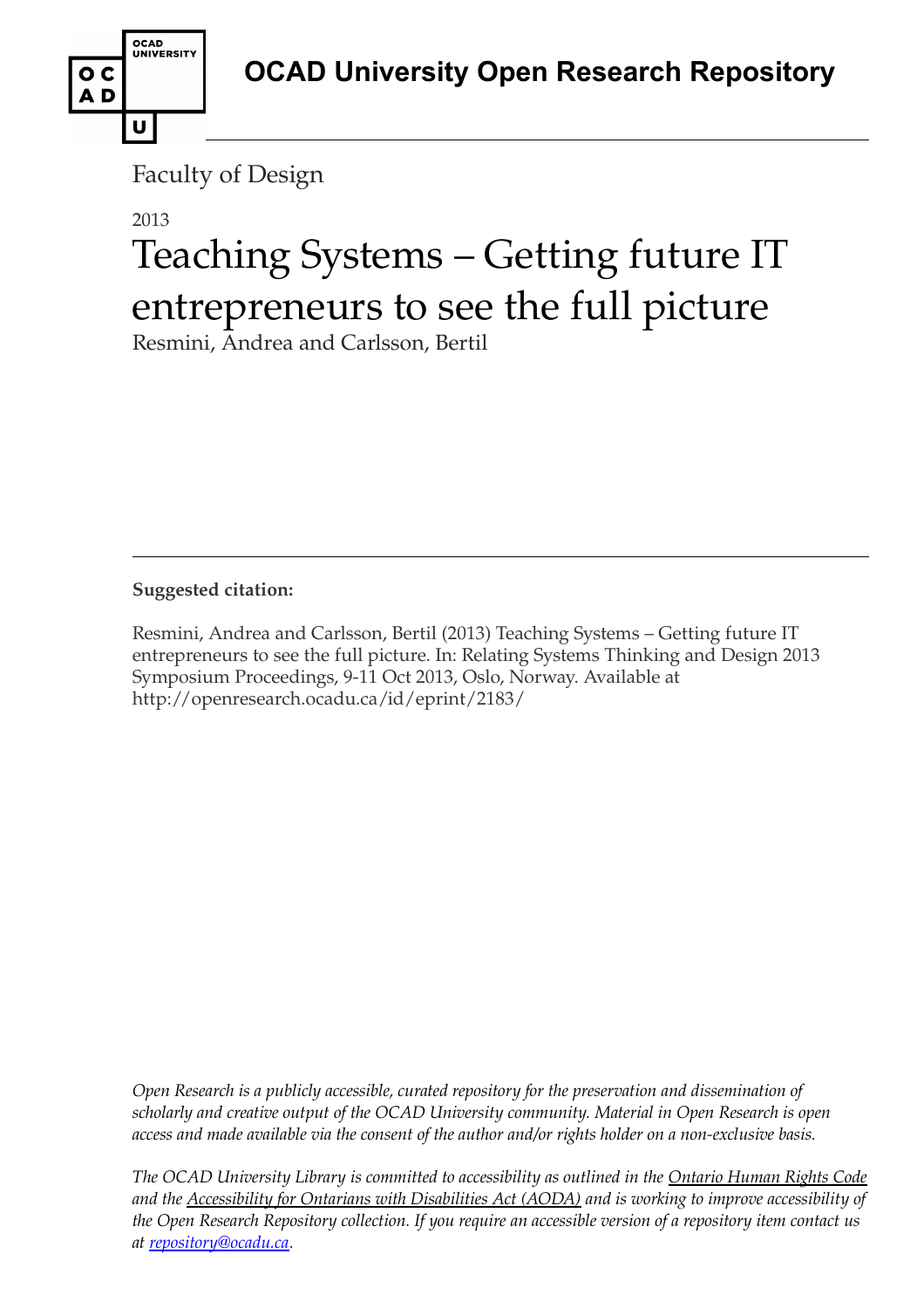Andrea Resmini Jönköping International Business School andrea.resmini@jibs.hj.se

Bertil Carlsson Jönköping International Business School bertil.carlsson@jibs.hj.se

# Teaching Systems Getting future IT entrepreneurs to see the full picture

#### Abstract

Information is going everywhere. It is bleeding out of the Internet and out of personal computers, and it is being embedded into the real world. Mobile devices, networked resources, and real-time systems are making our interactions with information constant and ubiquitous. Information is becoming pervasive, and products and services are becoming parts of larger systems, many of these emergent, complex information-based ecosystems where participants are co-producers and where relationships between elements, channels and touchpoints are messy and non-linear. Still, by and large, within the area of informatics and information systems we teach management and design as if they were linear. Could we try something different? How would that work and what results could it produce in terms of both learning outcomes and student satisfaction?

This paper details the approach we followed and the early results we achieved in introducing business and informatics students to entrepreneurship and innovation through a holistic approach in the 2-year Master in IT, Management and Innovation at Jönköping International Business School (JIBS), in Jönköping, Sweden.

## Approach

We initially applied this methodology to two courses originally to be given in the spring semester of the first year of the Master: IT Project Management in International Settings, and Methods to Evaluate IT Ventures, each granting 7,5 ECTS credits.

The two courses were refactored and tailored to offer, instead of a plain traditional approach to project management and innovation, a comprehensive overview of the complexity hidden behind the ideation, development and deployment of innovative information systems-based solutions, and the basis of a practice-oriented holistic methodology the students could use to approach these messy or wicked problems in their future roles as managers or designers. Attention was paid to avoid presenting the courses and their content as linear experiences: especially in the Methods to Evaluate IT Ventures course, we emphasized how the lectures were introducing parallel concepts and views, not any kind of "skill development track", and that these configured a messy system of sometimes conflicting methods and theories rather than a progression.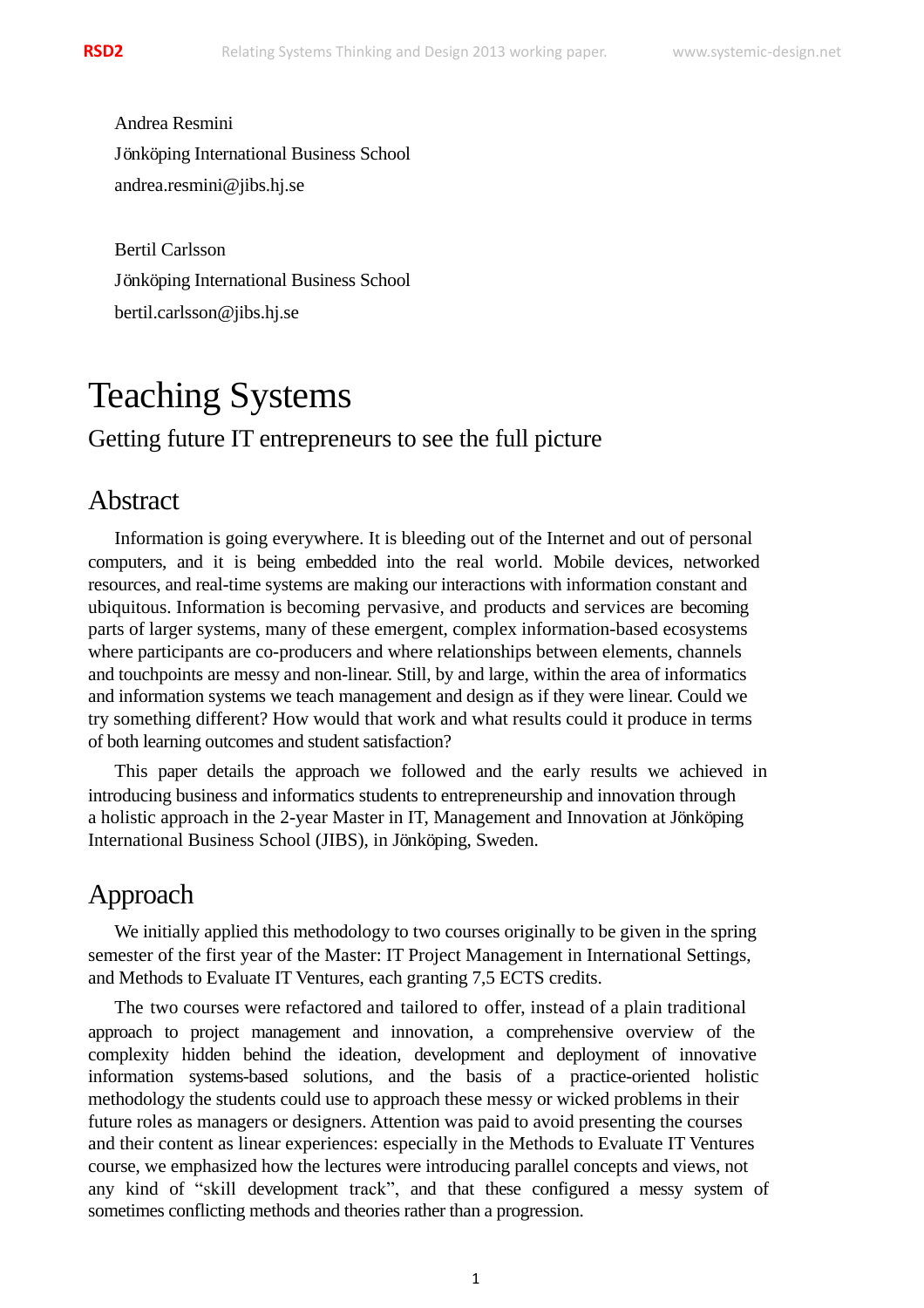For example, when introducing Free and Open Source Software, a new subject for many of the students, we carefully avoided placing it simply as either *the* better choice over proprietary software on economic or ethical grounds, or a substandard alternative on business terms. We rather suggested that the adoption of any such solution would have to be weighted through a systems thinking lens, carefully considering not only business requirements, as it usually happens, but the ecosystem in which it would manifest its effects and create new or change existing feedback loops.

Additionally, the structure of the courses themselves was modified to allow for two distinct, parallel learning tracks: a formal system of traditional lectures, leading up to an individual written exam meant to test a student's proficiency with the course literature and theory, and a hands-on group project, leading up to a final oral presentation with public question time in front of the whole class. Credits were split across the two moments, with a .5 imbalance favoring the written exam due to its individual nature, but with an explicit acknowledgement that group work, regardless of this imbalance, was a foundational part of the courses and could not be taken lightly or superficially without compromising one's final grades or results.

As the courses were being reconfigured, we decided not to rely on any one book for literature, but rather assemble the necessary theory through articles and book parts we could handpick. A result of this process was the introduction of a slightly modified literature seminar as an intermediate verification step within the course on Methods. Literature seminars are a common feature of courses in Informatics at JIBS, used to introduce students to reading and understanding academic writing: we gave it a system angle, using group conversations as a way to cover all or most of the theoretical subjects we introduced in the course.

We divided articles and book chapters in mandatory readings, and secondary readings. Then we pulled most articles we considered secondary from the mandatory reading list, leaving there only the foundational materials students would be tested for in the written examination. These pulled papers were used to constitute a small heterogeneous library of academic and industry articles clustered around the subject matters of the courses, from which we allowed students to choose freely, with the only rule being that as a group they needed to first cover all areas before any single member could double up and choose a paper from a cluster already chosen by another group member. Groups then orally presented their readings for public discussion and filed short individual reports.

Issues of free-riding or passenger behavior (Race, 2007) within the groups were discussed up front, and the introduction of formal contracts (Gallow, 2011) to be signed by the group members to stipulate reciprocal obligations were briefly considered but discarded in favor of a much more personable approach based on mutual recognition, teacher-student and student-student, that the learning goals of the courses would prove to be unattainable if not through everyone's commitment.

In all, free-riding proved to be a non-issue, and constant monitoring not necessary once the groups got started. Expressly asked about group performance and group dynamics, all project managers reported no real problems beyond the occasional, and thoroughly manageable, cultural or interpersonal misunderstanding throughout the duration of the courses.

We also took particular care to redress student's expectations of what failure meant within the boundaries of the courses, especially in relation to the hands-on projects: as for many of them group work, and specifically designerly (Cross, 2006) group work, would have been a novel activity, we constantly stressed that only through constant application,

2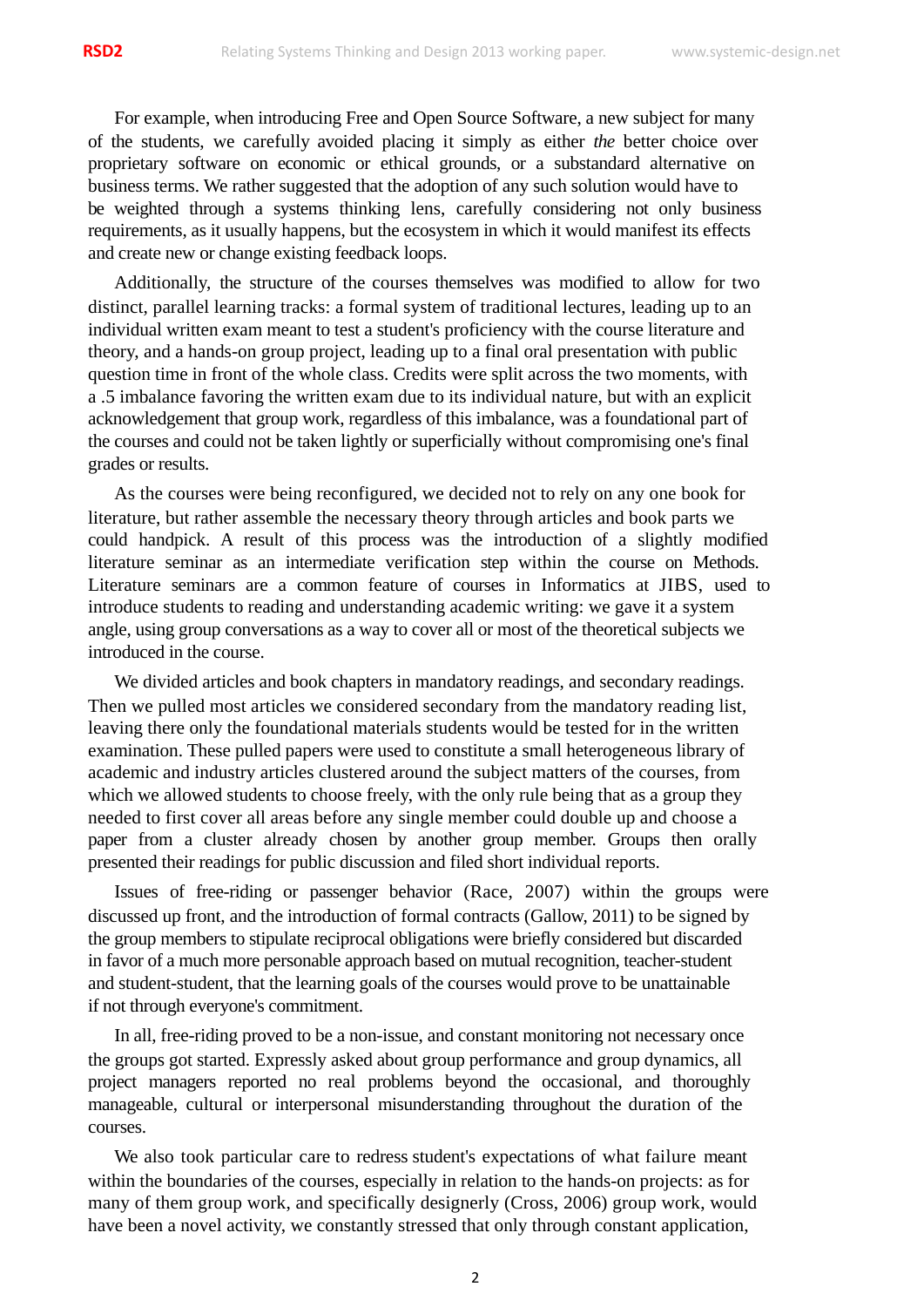iteration, and reflection upon their own errors would they gain the insights upon which all and any evaluation would be based, decoupling learning errors from their final official results. We expressly devoted an initial class meeting to addressing this framing through gamestorming (Gray et al, 2010), by introducing the students to their group mates and the courses underlying philosophy of learning through the Marshmallow challenge (Wujec, 2010).

# Learning by doing

The Marshmallow challenge is a low-tech group design exercise invented by Canadian innovator Tom Wujec, which *"encourages teams to experience simple but profound lessons in collaboration, innovation and creativity"* (Wujec, 2010). Groups are given 20 dry spaghetti, one meter of tape, one meter of string, and one marshmallow. In 18 minutes, they have to produce the tallest self-standing structure they can build, with the marshmallow perched on top. The challenge is largely set up so that mostly everyone fails, especially students in business schools, as Wujec, who has been running the challenge with a large variety of groups, from Fortune 500 executives and CEOs to children in kindergarden, explains in a TED talk.

The usual approach of students is to overthink things out before starting any actual construction, verbally engaging each other in lengthy conversations about strategy. As a result, they waste quite a lot of time, generally do not consider that the weight of the marshmallow radically alters the balance of whatever structure they have, and end up with either very short but standing spaghetti frames, or with tall but inevitably collapsing ones.



*Figure 1- groups working on the Marshmallow challenge*

This is where we introduced the ideas that not only the one approach that works is the one little children would use, a constant iterate-until-it-works process, but that what they will do within the courses will be a mirror of the exercise itself: approach issues hands-on, try out many different and often wrong strategies, reflect, obtain deeper knowledge on both the subject matter and the process, apply it, iterate.

Even more importantly at this early stage, we reassured them that, as in the

3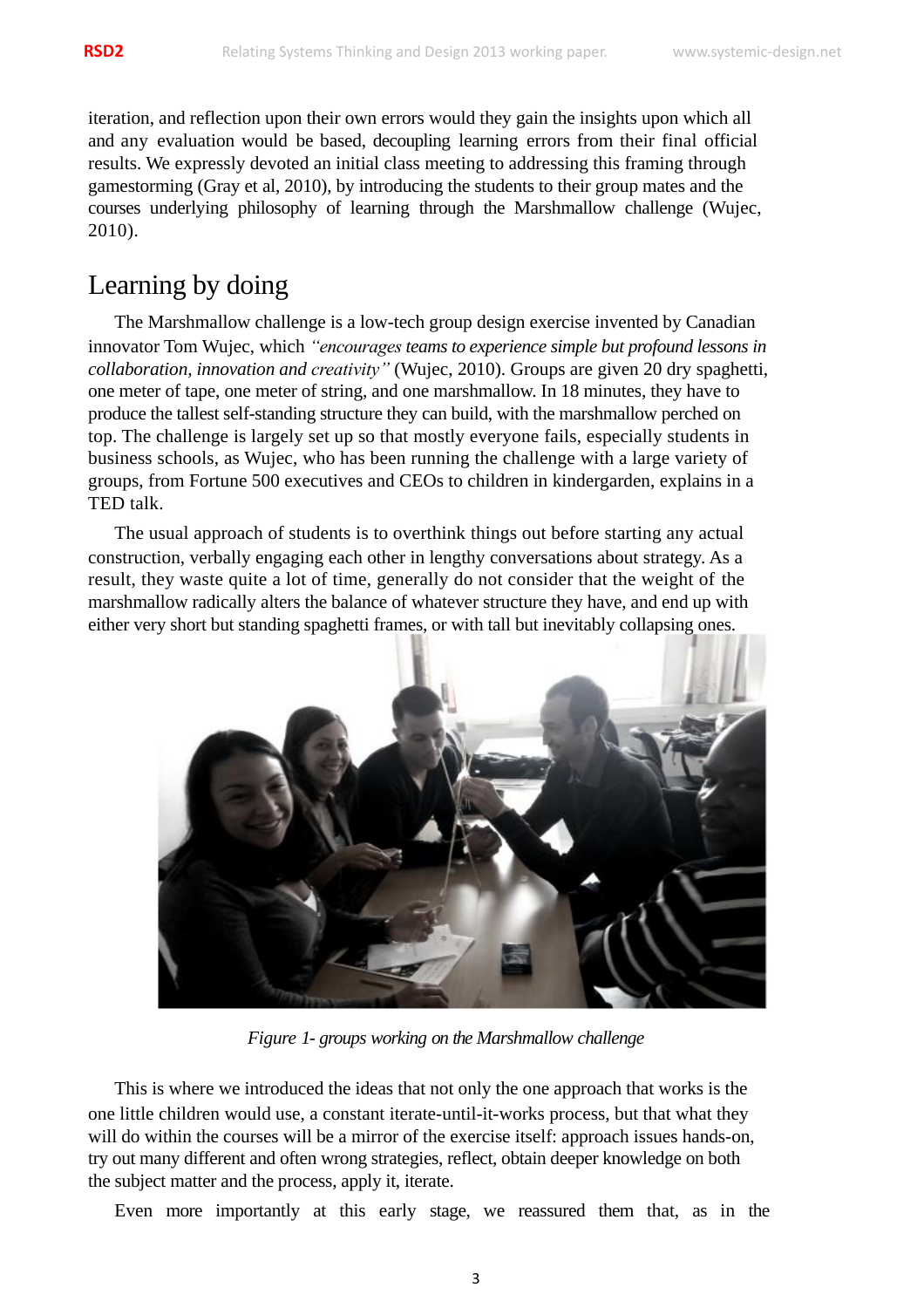Marshmallow challenge, making mistakes is a part of learning, especially when facing systemic, complex issues. Final scores in the courses would be a reflection of their learning process, certainly built up through this practical, sizable process of trial and error, but definitely not hampered by failures along the way. Such a premise would probably be superfluous in a design school, but proved to be absolutely necessary in the context of a business school (Sherwood, 2002) where students more rarely encounter this type of learning by doing (Cross, 2010) strategies.

The original plan for practical activities within the courses accounted also for engaging the classes with brief systems thinking exercises (Booth Sweeney & Meadows, 2008) whenever possible, but this was soon abandoned because of time related constraints in favor of more focus on their own projects.

#### Entrepreneurship, ownership, renewal

Students at JIBS are formally encouraged to progress through their curriculum by always thinking entrepreneurial as well as responsible. The approach we adopted in each of the two courses then, perfectly in line with the holistic framing of the learning outcomes as they were introduced in the modified syllabi, was to challenge the students to both seize any entrepreneurial opportunities that arose during the process as well as think of possible consequences of any changes they were either suggesting or introducing for the larger ecosystem, the goal being of creating meaningful connections to JIBS' strategic vision for higher education.

Both courses are strategically placed within JIBS three main focus areas of ownership, renewal and entrepreneurship, and hence not only our aim was to encourage students to identify entrepreneurial opportunities within the problem spaces introduced within the course itself, as mentioned, but we wanted them to approach their group project exercise preferably with renewal as a general goal, and responsibility as the underlying constraint.

Improvements to the services would have to happen responsibly, considering outcomes and the impact that all proposed changes would have on the system as a whole. Finally, we wanted them to especially pay attention to the human actors, and set them up to map all stakeholders, whether taking part in the production, delivery or consumption processes belonging to the service or system, and resolve all ownership sides of the venture.

While still conceived as independent learning moments because of constraints in the organizational layout of the master program, both courses however adopted the same internal structure and strove to offer students a view over the design of information systems through the lens of multiple competing, diverging perspectives: the business model and ethical point of view of free and open source software (Lessig, 2010); the lenses of usability and user experience (Unger & Chandler, 2009); the attention to the co-production models of cross-channel and pervasive computing (Resmini & Rosati, 2011); and the structured approaches of enterprise information architecture (Guenther, 2013) and security. These were tied together through an overarching systems thinking approach that provided the theoretical framework for both the theoretical framing and the project work.

#### Structure of the courses

The courses were held in English and structured to provide the class of largely non-Swedish, non-European students with both the basics of theory necessary to understand and formalize a systems thinking approach, through the frontal lectures track,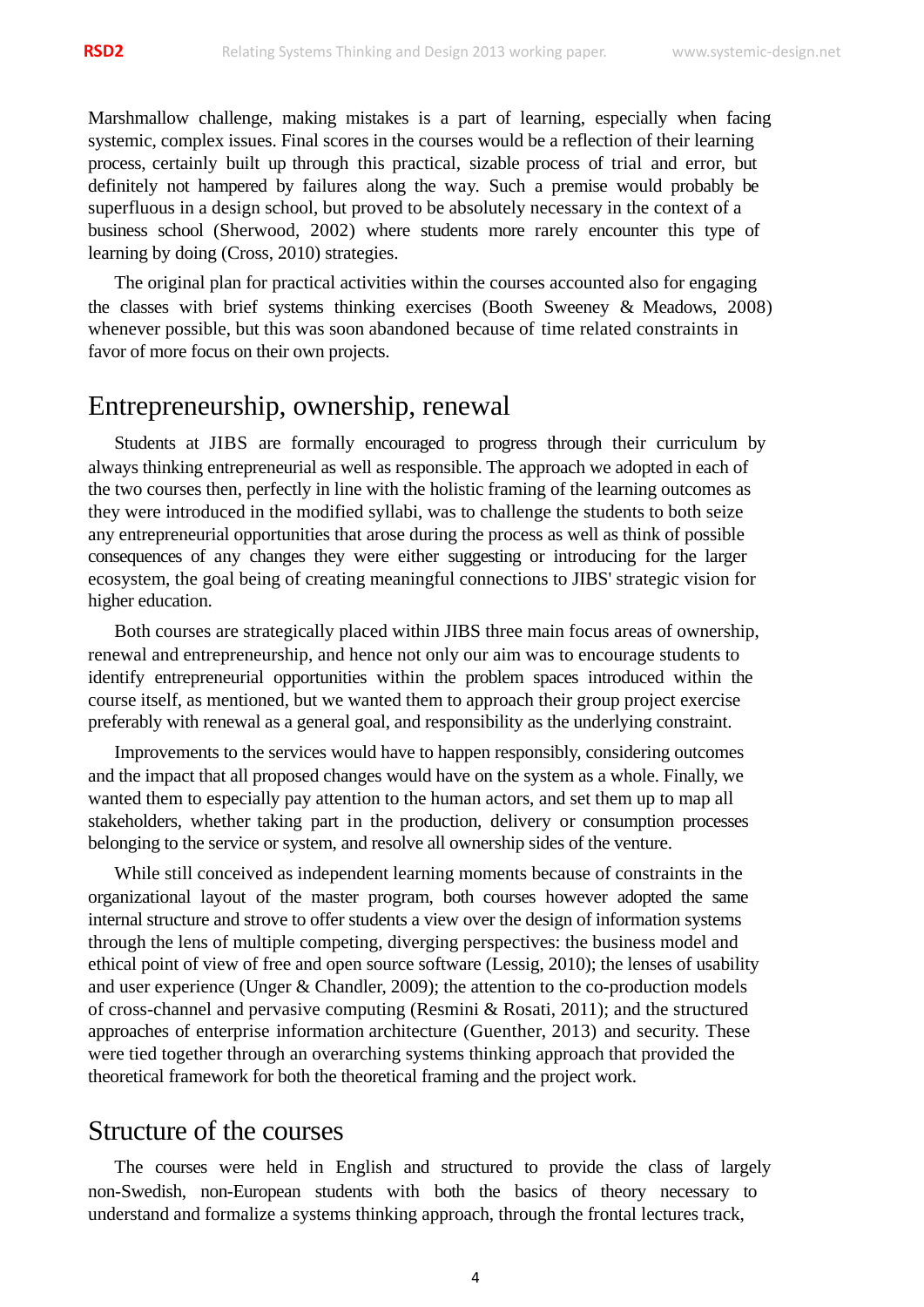and with practical knowledge about tools and methods they could then apply to their project assignments to produce the required deliverables, through group-by-group tutoring and public classroom discussions.

Most activities within the courses were organized on a weekly basis, with the expectations of steady progress through the project tasks and deliverables and with the availability of both regular scheduled tutoring and brief on-demand assistance during normal working hours.

Globally, scheduled tutoring amounted to roughly 3-4 hours per week for all groups, while on-demand tutoring never exceeded 1-2 hours per week. Students relied mostly on scheduled meeting for the more intensive project-related questions and conversations, using impromptu requests for assistance mostly for practical, course-related questions connected to deadlines, administrative procedures, and personal issues.

All formal learning moments such as the public presentation of final results were left for the closing week in the courses, which ran for a length of 10 weeks before the exams.

While especially the course on Methods to Evaluate IT Ventures tried to emphasize the designerly aspects of dealing with information systems and information-based services in a cross-channel world (Resmini & Rosati, 2011), the courses took place within the context of a business school. For this reason, a business perspective was kept central to the projects, acting as an initial filtering layer for the students, and while the lectures connected subjects to JIBS' educational vision and explored in depth the different subjects and their connections, we took great care in keeping the ideas of plausibility and feasibility very present into the students' minds during project work. Was the proposal the group was pushing forth defensible from a business perspective? Were they considering ethics? Personal or societal consequences?

Examples were taken from the lectures and tied to the groups' current work on the projects: the concept of responsibility in action, for example, was illustrated through cases documenting successful adoption of free and open source software in public organizations with positive effects on governance and transparency. We introduced usability and user experience to convey the idea that in order to renew a product or service, not only do we need to change or increase any value proposition for potential customers, but we have to adopt a user-centered perspective. Ownership and empowerment were reconnected to the multiple trajectories of personal data and remediation in cross-channel and co-production (Tapscott & Williams, 2008).

Instead of having the students focus on understanding one single point of view, often identifiable in the process / project management perspective, the courses aimed at creating an understanding of the elements at play and of their reciprocal relationships. Students were constantly led towards adopting a reflective, iterative process, and encouraged to embody their temporary conclusions in communication artifacts to be shared and discussed.

#### Group assignments

On the basis of previous experiences with classes largely composed of international students, no voluntary pairing or grouping was allowed to avoid creating an uneven landscape of perfect strangers and tightly knit buddy teams. Groups were randomly assembled: this was also introduced as part of the learning process building up on the initial exercise with the Marshmallow Challenge, in that groups had to figure out their own working structure first and get to choose a project manager among themselves.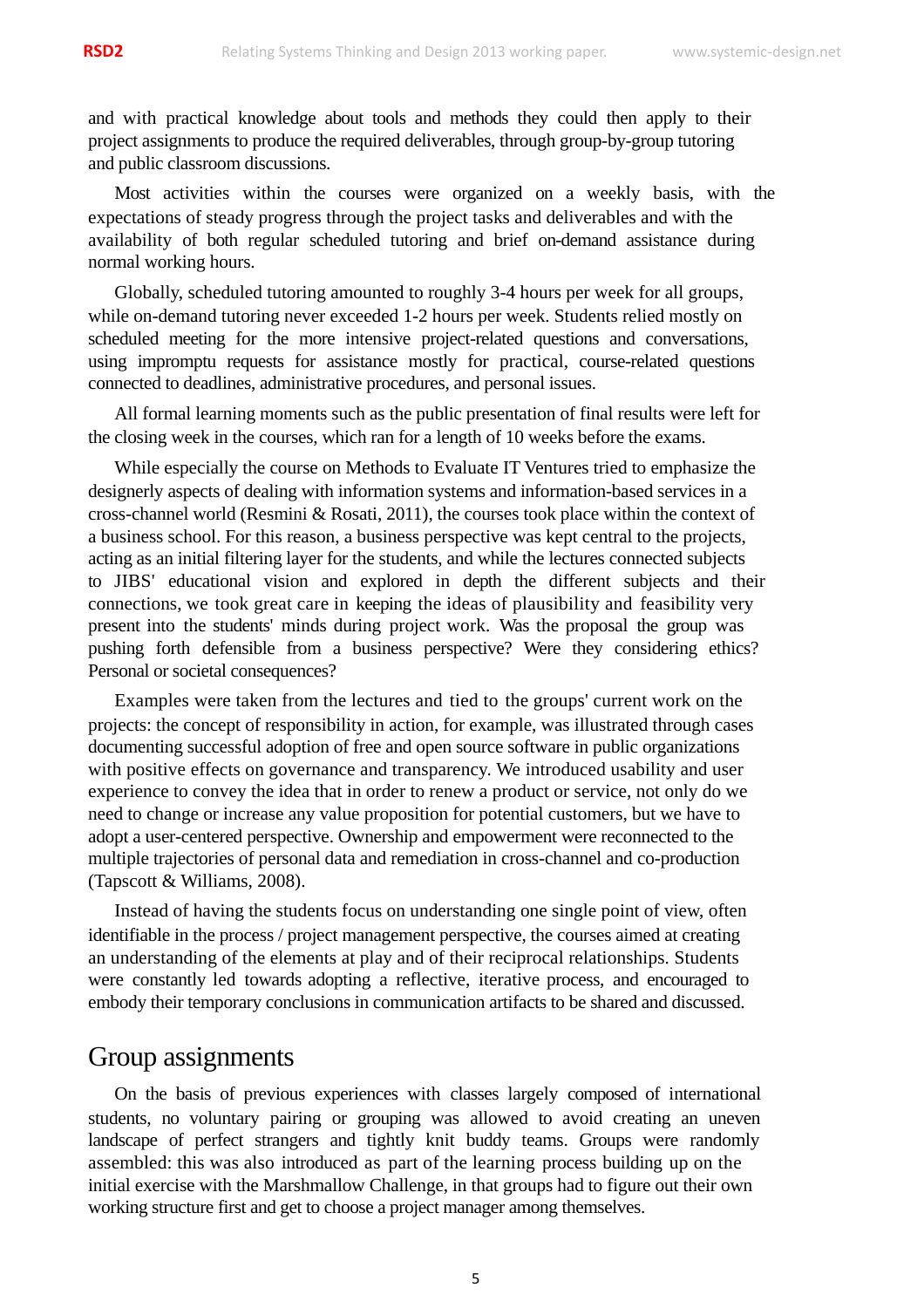Once groups were settled and project managers in place, the students were presented with 5 larger areas of possible intervention, all connected to different aspects of the theoretical frameworks outlined in the courses and all supporting JIBS focus on entrepreneurship, ownership and renewal: public transportation systems, healthcare information systems, cross-border public services, multi-agent systems and social networks, educational solutions for children in primary school, and ambient or pervasive systems.

These were offered as binding suggestions: within the limits of the different areas, groups were required to formulate a verbal research proposal to investigate an existing service ecosystem that allowed them to successfully identify and circumscribe either specific issues or a problematic general situation, all the time providing reasons as to why they though it was worth exploring that resonated with the overall goals of the courses.

At this stage, groups largely functioned through verbal interactions. While we encouraged sketching and note-taking, and in general visual representation of group conversations, at all times, no formal requirements were in place for groups to provide us with written reports of any kind.

Once groups had worked their way through a definition of the boundaries of their intervention, clearly stating limitations, doubts, and exploratory questions, the process acquired an increased degree of formalism and we moved on to deliverables. These had to be provided to us in standardized A4-sized PDFs that had to be uploaded within given deadlines through our class management software. Again, we took care to explain that groups were not going to be judged based on graphic or visual design skills or proficiency, but on the clarity of their reflections and of the degree of confidence with which they successfully handled the systems thinking approach they were applying.

Groups would proceed through a diagrammatic representation of a typical customer journey for someone using the service or system, and finalize a business model representing the current status via the business model canvas (Osterwald & Pigneur, 2011). As a final step in this stage of their learning process, they were then requested to transition these findings into a desirable future state by applying Gharajedaghi's system mapping framework (Gharajedaghi, 2011) of searching, mapping, and telling the story, and to adopt a user-centered approach (Unger & Chandler, 2009). The customer journey, the business model canvas, and the system mapping deliverables would all be carried over into the final oral presentation and discussion in front of the class.

Emphasis was placed at all times in clarifying how there could be no preordered right or wrong answers, but rather a varying degree of fittingness and utility depending on how they successfully (or unsuccessfully) set boundaries around their systems and managed to identify sufficiently specific research questions that could be answered within the limits of the courses themselves, both in terms of resources available, data obtainable, and time constraints.

Similarly, while basic deliverables (such as the business canvas, customer journey, a final written report detailing in full their exploratory process, and a slide deck to be used for the final presentation) where mandatory for all groups, and students were introduced to a number of different tools and methodologies for synthetic representation of knowledge artifacts, including personas and service blueprints, no particular requests or restrictions were posed on the groups as far as secondary deliverables were concerned, with the explicit goal of allowing each of them to develop their own personal representation of their problem space. This proved to be a challenge for some groups.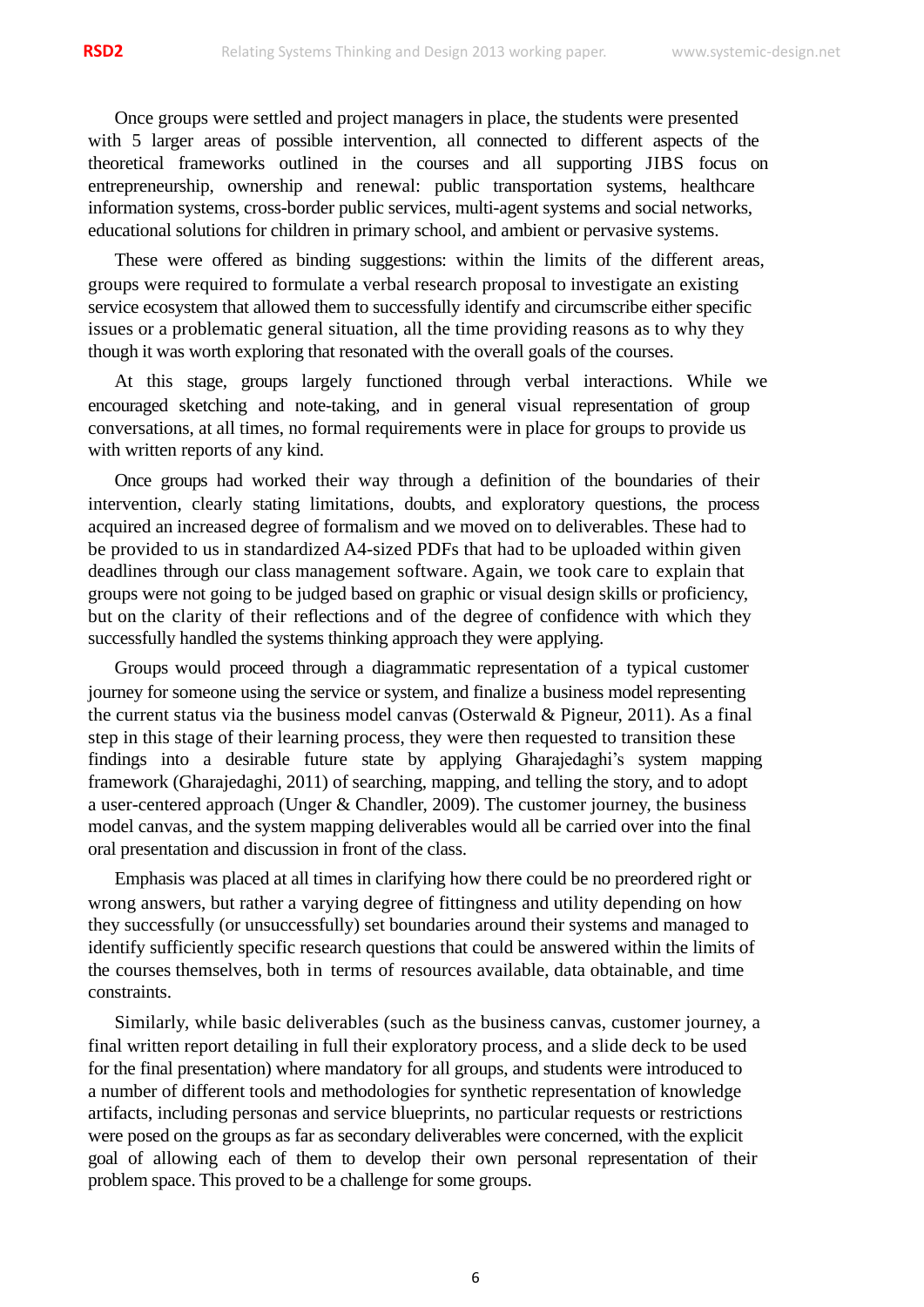#### Public discussion of group work and written examination

At the end of the courses, groups were requested to present their work to the rest of the class in an allotted slot of twenty minutes, and to conduct a public critique aimed at reflecting on their project through the lenses of individual, organizational and societal indicators as they are commonly found in socio-economic or socio-technical (Bjiker, 1997) evaluations. For each of these we asked the students to formulate how their proposed future states would affect each indicator in respect to the problem areas. Groups presented with the help of a slide deck containing all mandatory deliverables, but with no given fixed template: again, it was made clear to them that visuals and graphics were not elements contributing to the assessment of their work. A public moderated discussion followed. Participation through questions was constant and well structured.

The written examination was carried out through a multiple-choice questionnaire structured through 20 questions (initially 15) of varying difficulty, each providing a varying amount of points (either 3, 5, or 7), for a total 100 points. Each and every question could only have one correct answer, and all of them could be traced back directly to either the lectures and their slide decks or to the mandatory readings for the courses.

## **Conclusions**

We introduced systems thinking as an overarching approach for teaching students of the Master in IT Management and Informatics at Jönköping International Business School how to solve complex or wicked information systems problems through a designerly approach. We changed two courses in the Spring semester 2013 in order to provide the students with both a theoretical appreciation of the multiple and often conflicting points of view any complex system brings to the table, and with a practical hands-on training through project work where they could readily apply the tools and methodologies they were learning along the way. JIBS strategic vision of entrepreneurship, ownership and renewal shaped the way the group work was framed.

Formal and informal evaluation post facto showed that students appreciated the courses, and while the process is far from being concluded or finalized in any way, a few major preliminary take-aways can be drawn from our observations, the courses results, and the students' own comments.

• The students thoroughly enjoyed the courses, the format, the hands-on approach and appreciated the systems thinking perspective.

• The students founds the visual approach of some of the tools and methodologies adopted challenging. This was expected, but at times it resulted in increased pressure on the teaching team and in generalized requests for step-by-step guidance: a brainstorming session for using the business model canvas became a painstakingly slow and detailed explanation of every single action to be performed.

• Cultural differences played a large role in some of the difficulties some of the students experienced (Ladd & Ruby, 2010).

• The examination process for courses of this type, where students are evaluated through a weighted combination of individual and group performances, has to be rebooted since the classical academic project report methods (e.g. IMRAD) do not provide a full picture of what the project parts were about and of the impact they have. This will require research, because while a better and more suitable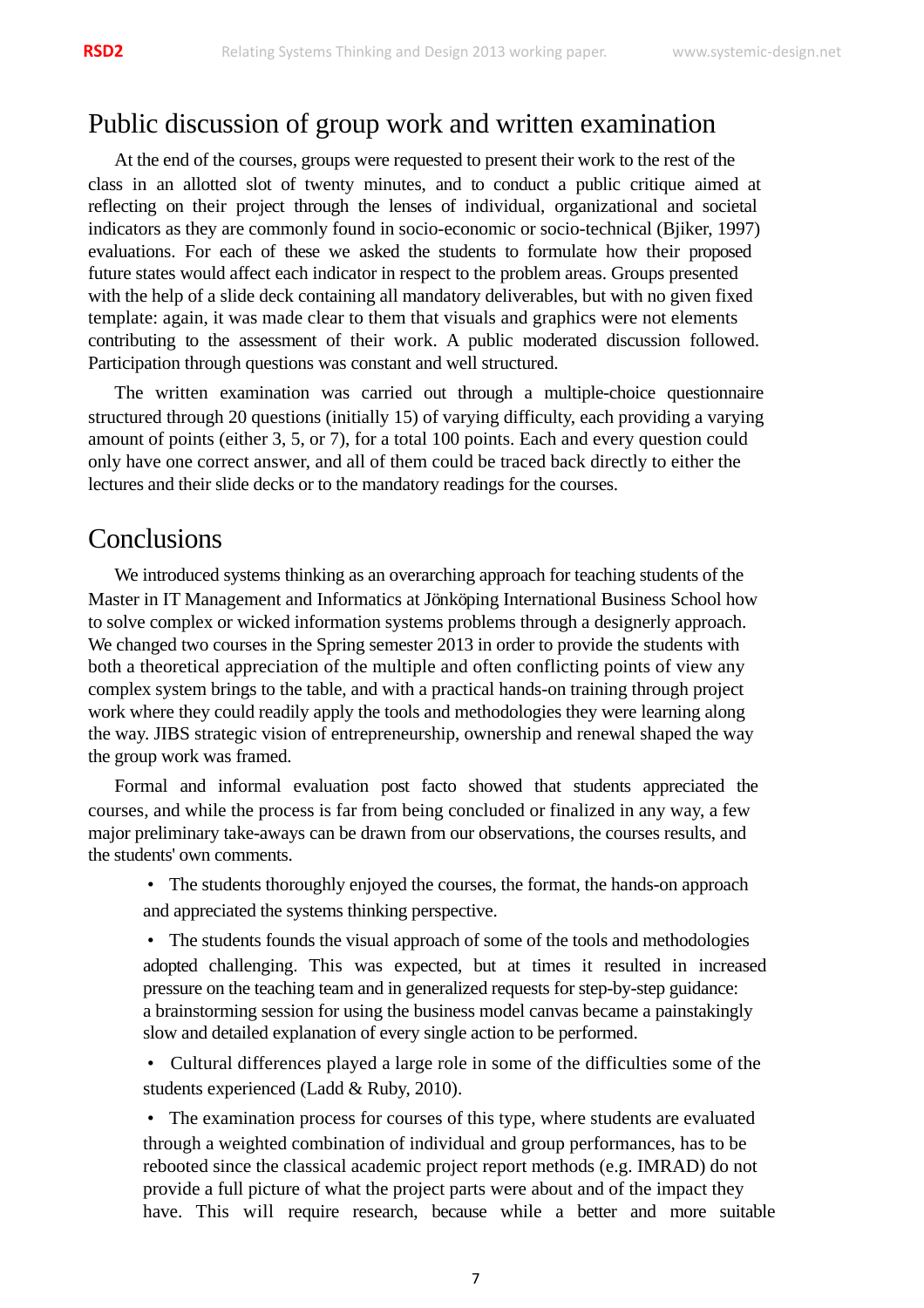examination process is auspicable, conformity to the examination rules given by the Swedish regulatory bodies needs to be maintained.

• The free-flow framing proved to be somewhat problematic to a part of the students, who feared that the freedom they were exerting in placing boundaries around their problem space would directly translate to a difficult assessment and possibly unfair final grades as they were "missing the point".

• More generally, the courses was perceived to offer no real boundaries, which implied that students were at loss as to what they would be judged upon. While this was intentional and deliberate, it made them feel insecure and was a major cause of delays and misunderstandings.

• A part of the students did not feel comfortable enough within an open ended process, and while they could understand the project goals well enough, they could not bring themselves to systemically intervene on their deliverables, nor connect the different points of view provided by the subject areas into a holistic view. Similarly, they had a hard time connecting these back to JIBS educational strategy. One of them stated that *"a more traditional set of lectures centered around one single idea, with possibly mandatory individual readings covering the remaining topics, would have been preferable"*.

As these courses were implemented and deployed in a period of months, failings were considered an integral part of the process and, after completion, informal meetings, supplementing the formal evaluation process all courses receive, were scheduled to better gauge the outcomes. Furthermore, we collected notes throughout all interactions with the classes, and regularly held teachers-only meetings to discuss them and assess whether any tuning was necessary.

Nonetheless, the courses scored in the high percentiles in all 15 standard survey questions used for evaluation at JIBS, with the general query *"My overall impression is that the course was good"* being scored 5-7 by a compound 70% of the surveyees (7 being "strongly agree", 1 being "strongly disagree"), with no results below 4 for one course and one single result at 3 for the other.

All informal post-mortem assessments we conducted also agreed that the courses offered a liberating hands-on approach that allowed students to create connections between their work in the class, and messy situations they are confronted with when dealing with real-life projects. Similarly, students appreciated the possibility to turn their intuitions into visual representations: they simply could not do it well and felt frustrated.

It is our opinion that this could be solved in future iterations by introducing targeted lectures combining the theoretical foundations of the different lenses or approaches with hands-on workshops where the students get to work with the tools and reflect on them while still having easy access to a lecturer whenever questions should arise.

## Incremental changes and future work

Because of the vast geographical pool from which students come to JIBS, because of cultural differences among them, and because of the multidisciplinary nature implied by teaching a Master in Informatics within a business school, we have been careful in generalizing any indications, either positive or negative, as they have been obtained from a single run affecting only two courses.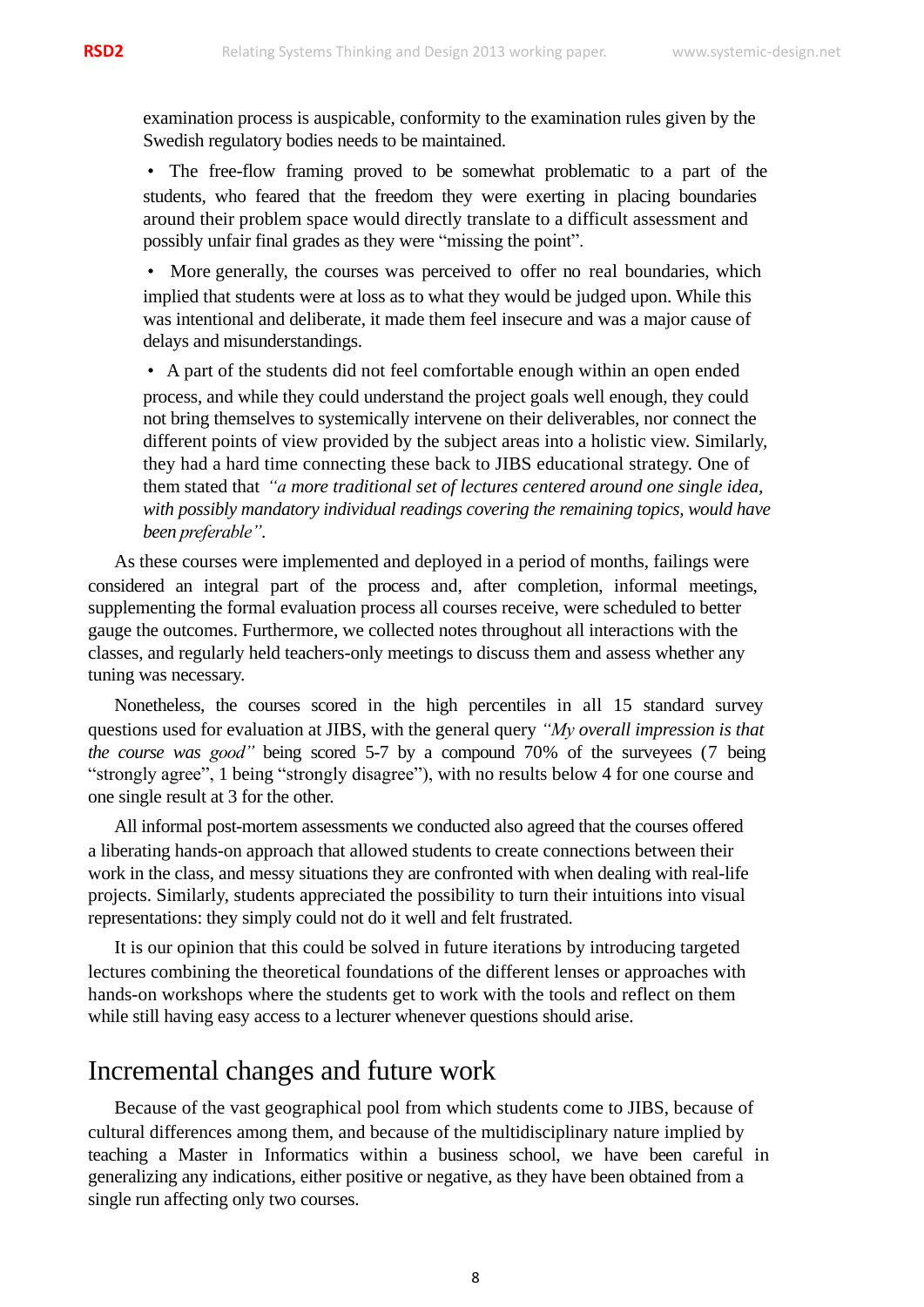At the same time, the results can certainly be qualified as highly positive, and on the basis of both the findings we exposed here and of further planning carried out during the Summer of 2013, a few incremental adjustments have been already introduced to the courses which have been run as a second iteration in the first part of the Fall semester 2013. More changes are currently being considered for when the official syllabi for the courses will be reviewed in 2014.

The major changes introduced during the Fall of 2013 semester have been connected to the project work. Groups have been randomly created at the beginning of the academic year, and maintained throughout all courses given during the semester. Similarly, groups have been tasked to choose their projects early on, and have kept working on it from the different angles introduced by the four different courses involved in the process through a common systems thinking approach based again on Gharajedaghi's system mapping process.

It remains to be seen how the issues pertaining to the perceived absence of boundaries can be solved without resorting to a more traditional linear model.

#### References

Bjiker, W. E. (1997). Of Bicycles, Bakelites, and Bulbs – Toward a Theory of Sociotechnical Change. The MIT Press.

Booth Sweeney, L., and Meadows, D. (2008). The Systems Thinking Playbook. Sustainability Institute.

Cross, N. (2006). Designerly Ways of Knowing. Springer.

Gallow, D. (2011). Working Effectively with Small Groups. Teaching, Learning & Technology Center, Division of Undergraduate Education. University of California Irvine.

Gharajedaghi, J. (2011). Systems Thinking – Managing Chaos and Complexity. Morgan Kauffman.

Gray, D., Brown, S., and Macanufo, J. (2010). Gamestorming – A Playbook for Innovators, Rulebreakers, and Changemakers. O'Reilly.

Guenther, M. (2013). Intersection. Morgan Kauffman.

Ladd, P. D., and Ruby, R. (1999). Learning Style and Adjustment Issues of International Students. Journal of Education for Business. Vol. 74. No. 6.

Lessig, L. (2005). Free Culture. Penguin Books.

Meadows, D. H. (2008). Thinking in Systems – A Primer. Chelsea Green Publishing.

Osterwalder, A, and Pigneur, Y. (2010). Business Model Generation – A Handbook for Visionaries, Game Changers, and Challengers. Wiley.

Race, P. (2007). The Lecturer's Toolkit. Routledge.

Resmini, A., and Rosati, L. (2011). Pervasive Information Architecture – Designing Cross-channel User Experiences. Morgan Kauffman.

Sherwood, D. (2002). Seeing the Forest for the Trees – A Manager's Guide to Applying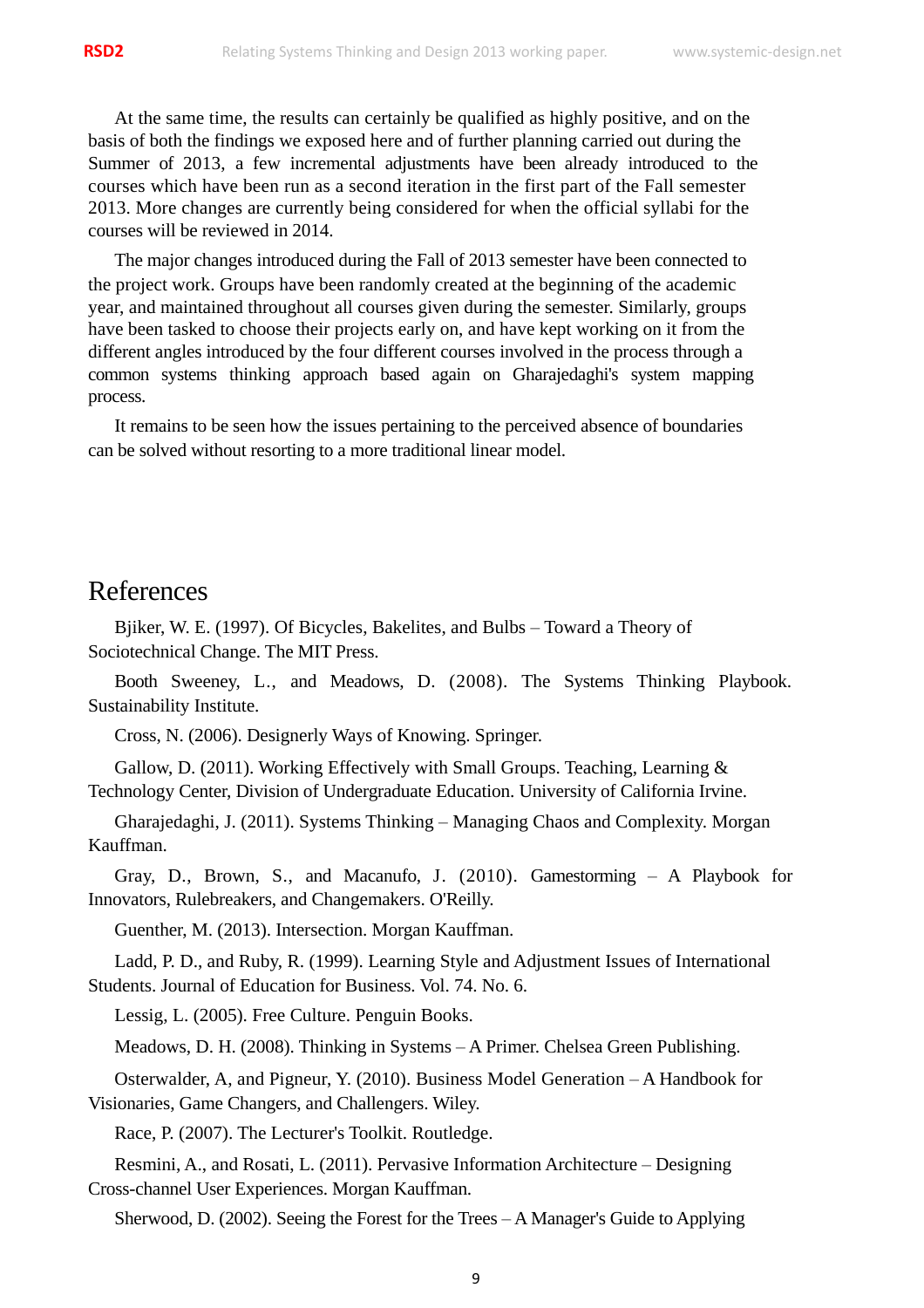Systems Thinking. Nicholas Brealey Publishing.

Tapscott, D. and Williams, A. D. (2008). Wikinomics – How Mass Collaboration Changes Everything. Portfolio Hardcover.